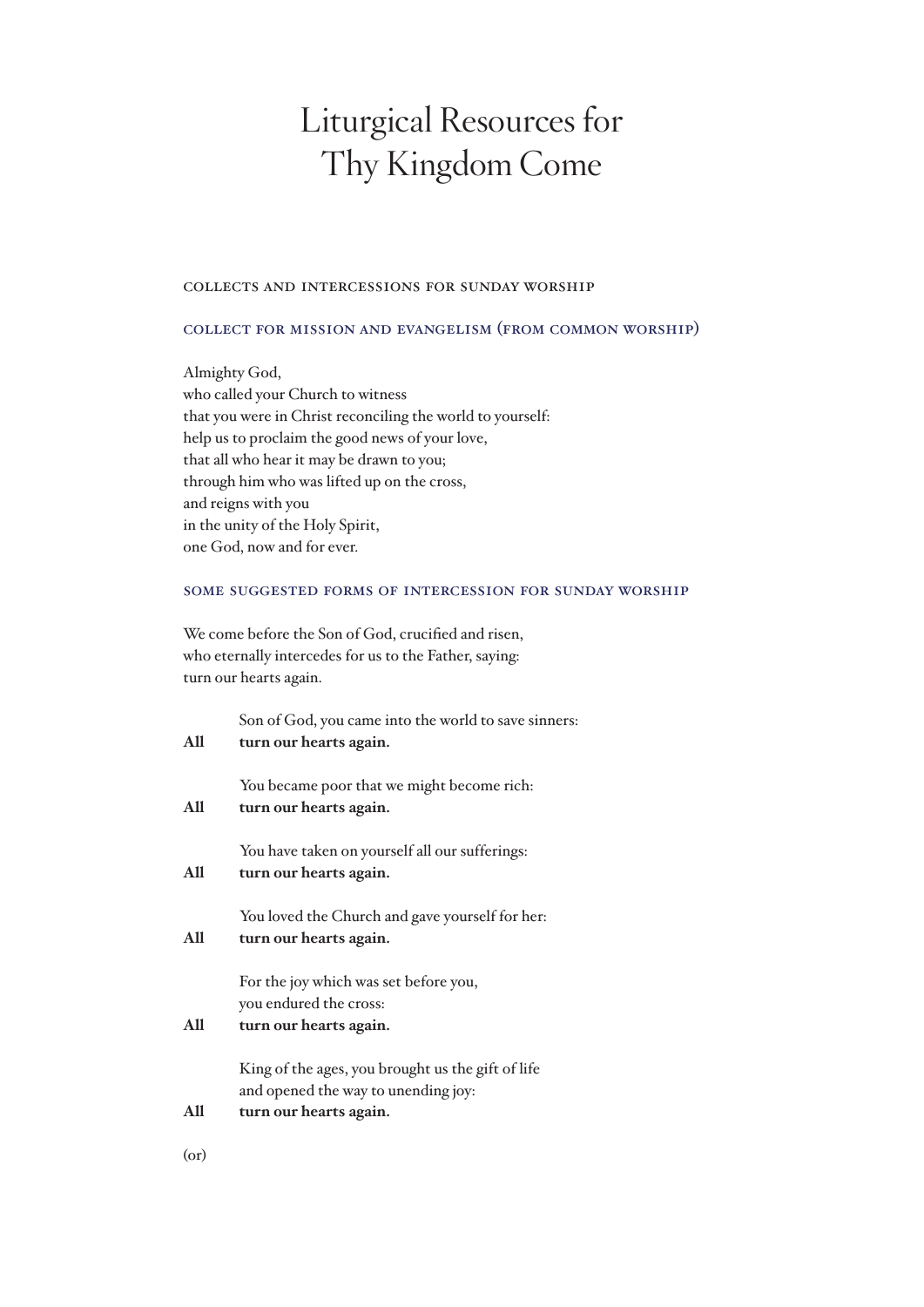|            | Let us turn to the risen Lord,<br>who gives us the Spirit to make all things new, saying:<br>renew us in your love.                                                         |
|------------|-----------------------------------------------------------------------------------------------------------------------------------------------------------------------------|
| All        | O Word of life,<br>one God with the Father and the Spirit:<br>renew us in your love.                                                                                        |
| All        | O eternal Light,<br>who through the working of the Holy Spirit<br>received from the Virgin our human nature:<br>renew us in your love.                                      |
| A11        | O crucified Redeemer,<br>by the eternal Spirit you offered yourself to the Father for us:<br>renew us in your love.                                                         |
| All        | You breathed on the apostles the Spirit of your love,<br>that sinners might come to know the mercy of God:<br>renew us in your love.                                        |
| All        | You are seated at the right hand of the Father,<br>from whom we receive the gifts of the Spirit:<br>renew us in your love.                                                  |
| All        | Through the power of the Holy Spirit<br>you wash away our sins in the waters of baptism<br>and open our hearts to the guiding hand of the Father:<br>renew us in your love. |
| $($ or $)$ |                                                                                                                                                                             |
| All        | Let us give thanks to Jesus Christ the Good Shepherd,<br>who laid down his life for us all, saying:<br>we thank you, Jesus our Lord.                                        |
| All        | You lead us out and we find pasture:<br>we thank you, Jesus our Lord.                                                                                                       |
| A11        | You call us by name and we hear your voice:<br>we thank you, Jesus our Lord.                                                                                                |
| All        | Whoever enters by you will be saved:<br>we thank you, Jesus our Lord.                                                                                                       |
| All        | You laid down your life in order to take it up again:<br>we thank you, Jesus our Lord.                                                                                      |
| All        | You came that we might have life and have it abundantly:<br>we thank you, Jesus our Lord.                                                                                   |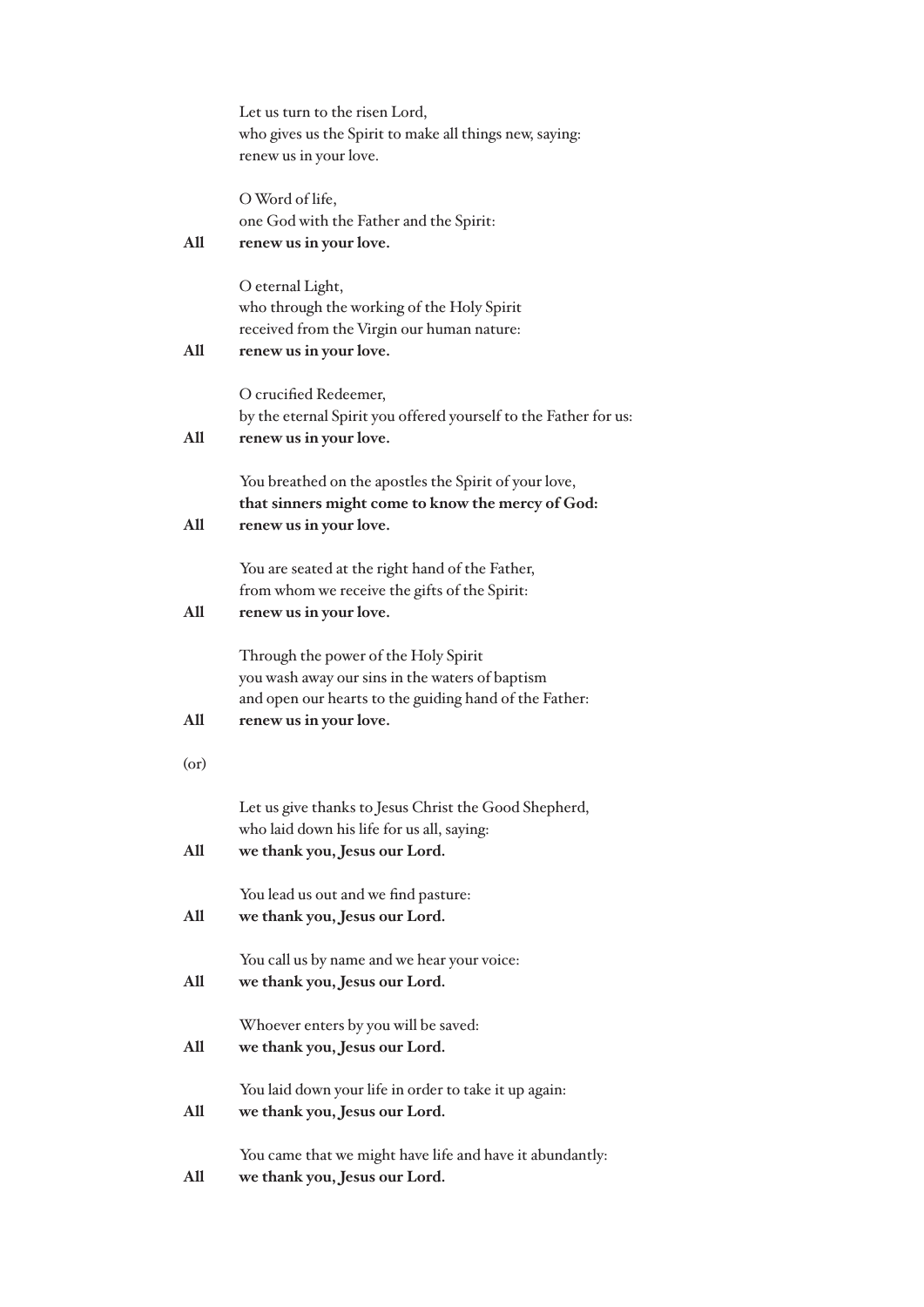You lead us through the valley of the shadow of death and we fear no evil:

# **All we thank you, Jesus our Lord.**

(or)

#### prayers of intercession from rites on the way

In the power of the Spirit let us pray to the Father, through Jesus Christ who is the Way, the Truth and the Life.

We pray for all who follow the Way of Christ and for the unity of all Christian people; break down that which separates us from one another and from you, that knowing your forgiveness we may share your love with a needy world. Lord, hear us.

## **All Lord, graciously hear us.**

We pray for those who hold positions of responsibility and power both internationally and in our local communities; may your Holy Spirit guide them in their decision-making, so that paths of truth and justice may be open to everyone. Lord, hear us.

# **All Lord, graciously hear us.**

We give you thanks and pray for all who support and care for us as we follow the Way of Christ, our families and friends, and our fellow pilgrims along the way; nourish us all with the words of life and the bread of heaven, that we may worship you joyfully, listen to you willingly and serve you gladly. Lord, hear us.

#### **All Lord, graciously hear us.**

We pray for those who, through sickness, misfortune or abuse, feel that their lives are without meaning or direction; surround them with your love, and give wisdom and patience to all who support and guide them. Lord, hear us.

## **All Lord, graciously hear us.**

We thank you for the fullness of life you give us in Jesus Christ, and for all whose lives have been an example of your truth and life for us; may our communion with them, and with all the saints, nourish and support us on our earthly pilgrimage. Lord, hear us.

#### **All Lord, graciously hear us.**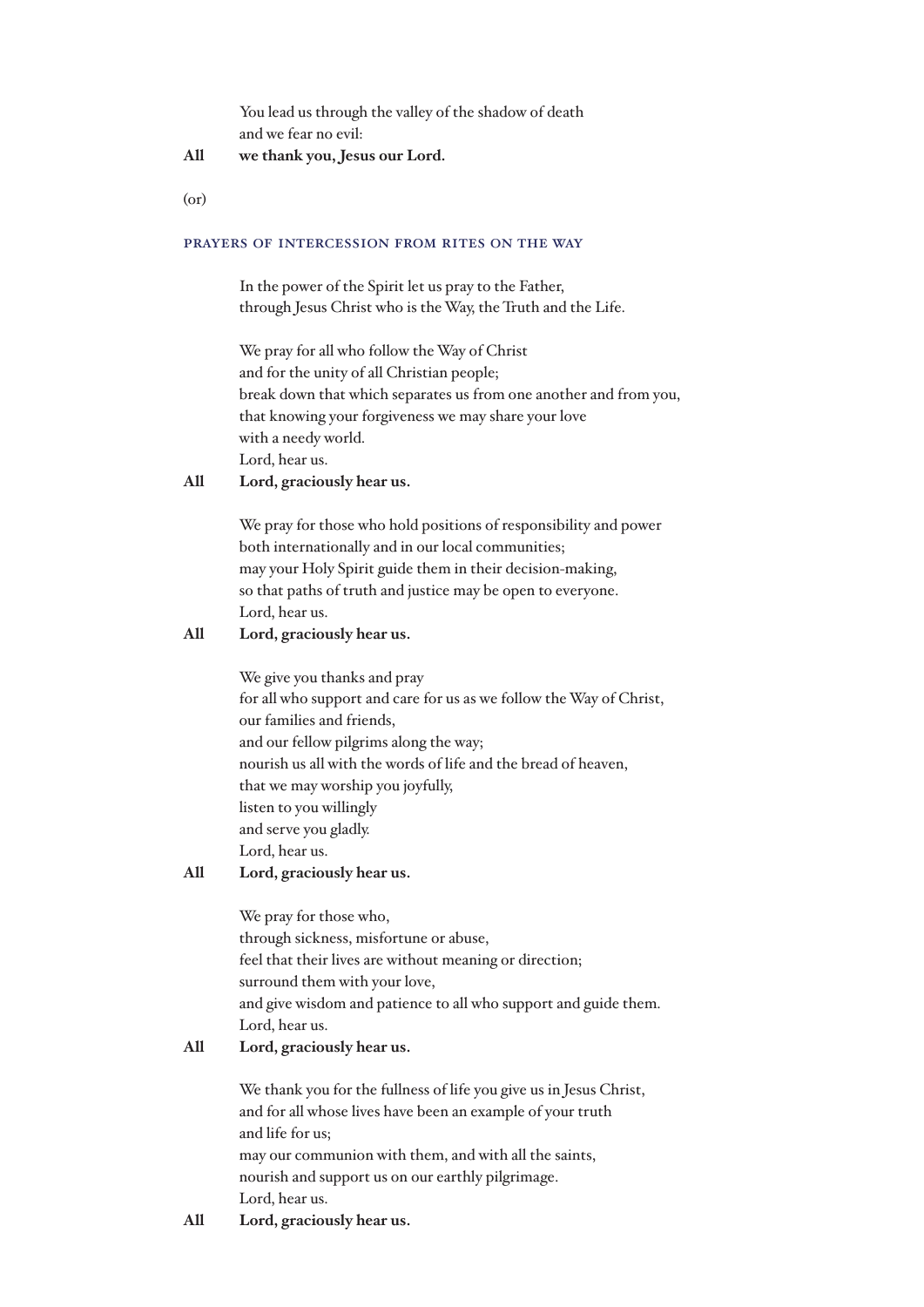#### further prayers for public or private use

## a prayer for wholeness

O Lord, penetrate those murky corners where we hide memories and tendencies on which we do not care to look, but which we will not disinter and yield freely up to you, that you may purify and transmute them: the persistent buried grudge, the half-acknowledged enmity which is still smouldering; the bitterness of that loss we have not turned into sacrifice; the private comfort we cling to; the secret fear of failure which saps our initiative and is really inverted pride; the pessimism which is an insult to your joy, Lord; we bring all these to you, and we review them with shame and penitence in your steadfast light. Evelyn Underhill

#### prayer of st richard of chichester

Thanks be to you, Lord Jesus Christ, for all the benefits which you have given us; and for all the pains and insults which you have borne for us. O most merciful redeemer, friend and brother, may we know you more clearly, love you more dearly, and follow you more nearly, day by day. Amen St Richard of Chichester (1197-1253)

#### a prayer of eric milner-white

Look graciously upon us, O Holy Spirit, and give us, for our hallowing, thoughts that pass into prayer, prayers that pass into love, and love that passes into life with you for ever.

Eric Milner-White (1884-1963)

## prayers from rites on the way for discipleship (common worship)

Holy God, faithful and unchanging: enlarge our minds with the knowledge of your truth, and draw us more deeply into the mystery of your love, that we may truly worship you, Father, Son and Holy Spirit, one God, now and for ever.

(or)

Lord Christ, true light of the world, shine, we pray, in the hearts of your people, that we might see the Way that leads to eternal life, and follow without stumbling; for you are the Way, O Christ, as you are the Truth and the Life.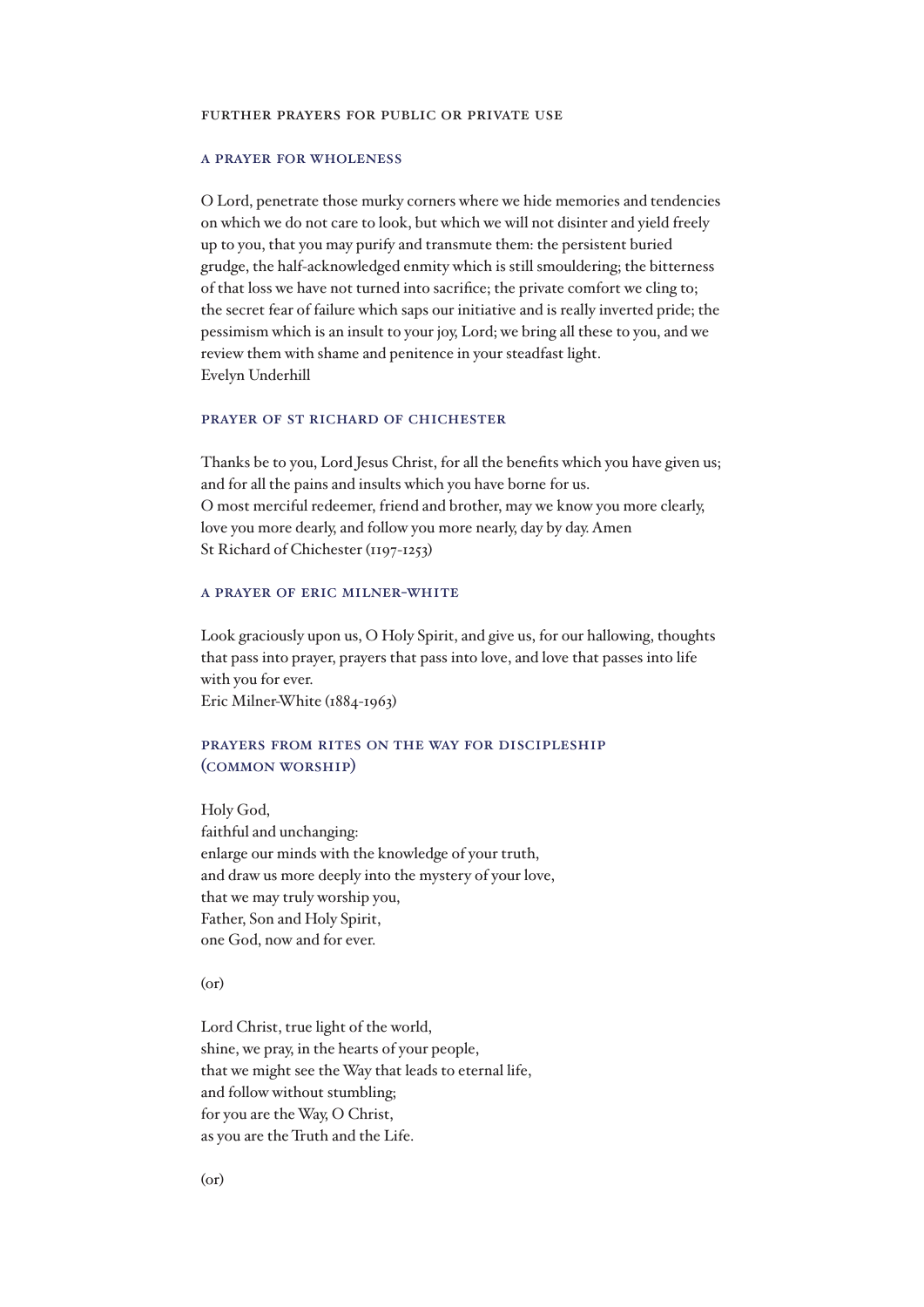God be in my head, and in my understanding; God be in my eyes, and in my looking; God be in my mouth, and in my speaking; God be in my heart, and in my thinking; God be at mine end, and at my departing.

#### further prayers for private use

Lord Jesus Christ, may the tears shed in your earthly life be balm for all who weep, and may the prayers of your pilgrimage give strength to all who suffer; for your mercy's sake.

(or)

Jesus Christ, Son of God, who passed through the dark sleep of death, remember those who cry to you in shame and silence and defeat and raise them to your risen life, for you are alive and reign for ever.

(or)

Give to us, Lord Christ, the fullness of grace, your presence and your very self, for you are our portion and our delight, now and for ever.

#### (or)

God, our light and our salvation, illuminate our lives, that we may see your goodness in the land of the living, and, looking on your beauty, may be changed into the likeness of Jesus Christ our Lord.

#### (or)

Open our ears, glorious Lord Christ, to hear the music of your voice above the chaos of this world; open our eyes to see the vision of your glory, for you are our King, now and for ever.

(or)